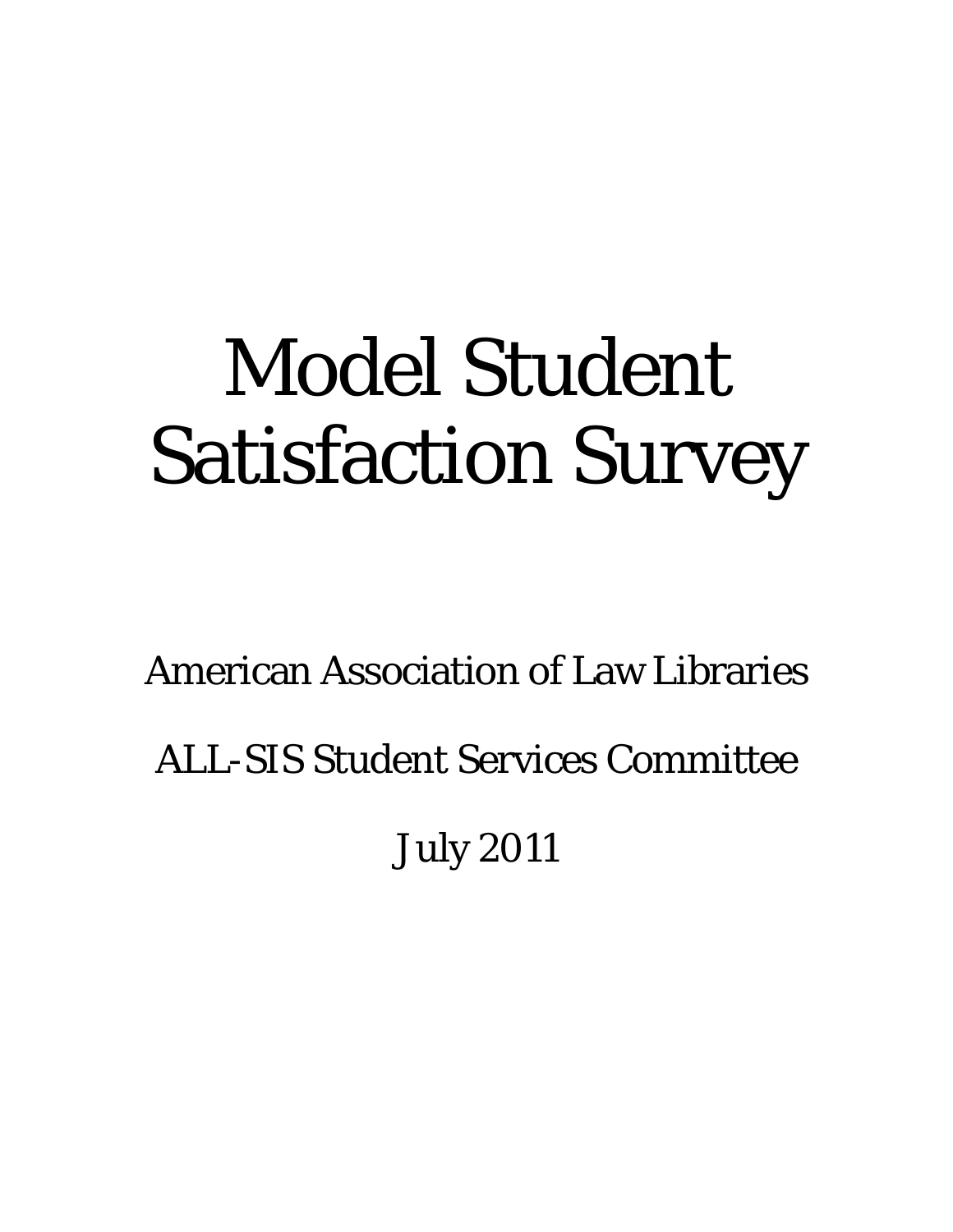# **INTRODUCTION**

 In Spring 2011, the ALL-SIS Student Services Committee asked law librarians to complete a brief survey about how they obtained feedback from students and to submit copies of their student surveys. The sample surveys collected and results of the survey are posted on the ALL-SIS Student Services Committee—Student Surveys Subcommittee website, and additional information on the methodology and results is available in the Executive Report.1 The following model student satisfaction survey is based on the results of this survey.

Academic law libraries may seek feedback from patron groups in addition to students, such as faculty and staff, and employ a number of methods for obtaining feedback on various subjects. Respondents to the Committee's survey, for example, utilized online comment boxes and blogs, Facebook, and focus groups as opportunities for feedback. They also conduct a number of surveys in addition to a traditional user satisfaction survey, such as surveys on technology use and research experience. The survey below, however, is meant to present a model for only one particular type of survey—a periodic survey of law student satisfaction with library resources and services.

This model survey is intended to provide suggestions on the type of questions to consider asking in a student satisfaction survey and to provide examples of questions (and examples of possible responses, when deemed useful) based on the sample surveys collected. It is not, however, necessarily the "best" survey because there is no single "best" survey. A survey design will inevitably vary from library-to-library to best suit the needs of the library and its student users. Furthermore, when creating a survey, a library should always carefully consider why it is conducting the survey, what information it wants to obtain, and what it will do with the

<sup>1</sup> http://www.aallnet.org/sis/allsis/committees/students/studentsurveys.asp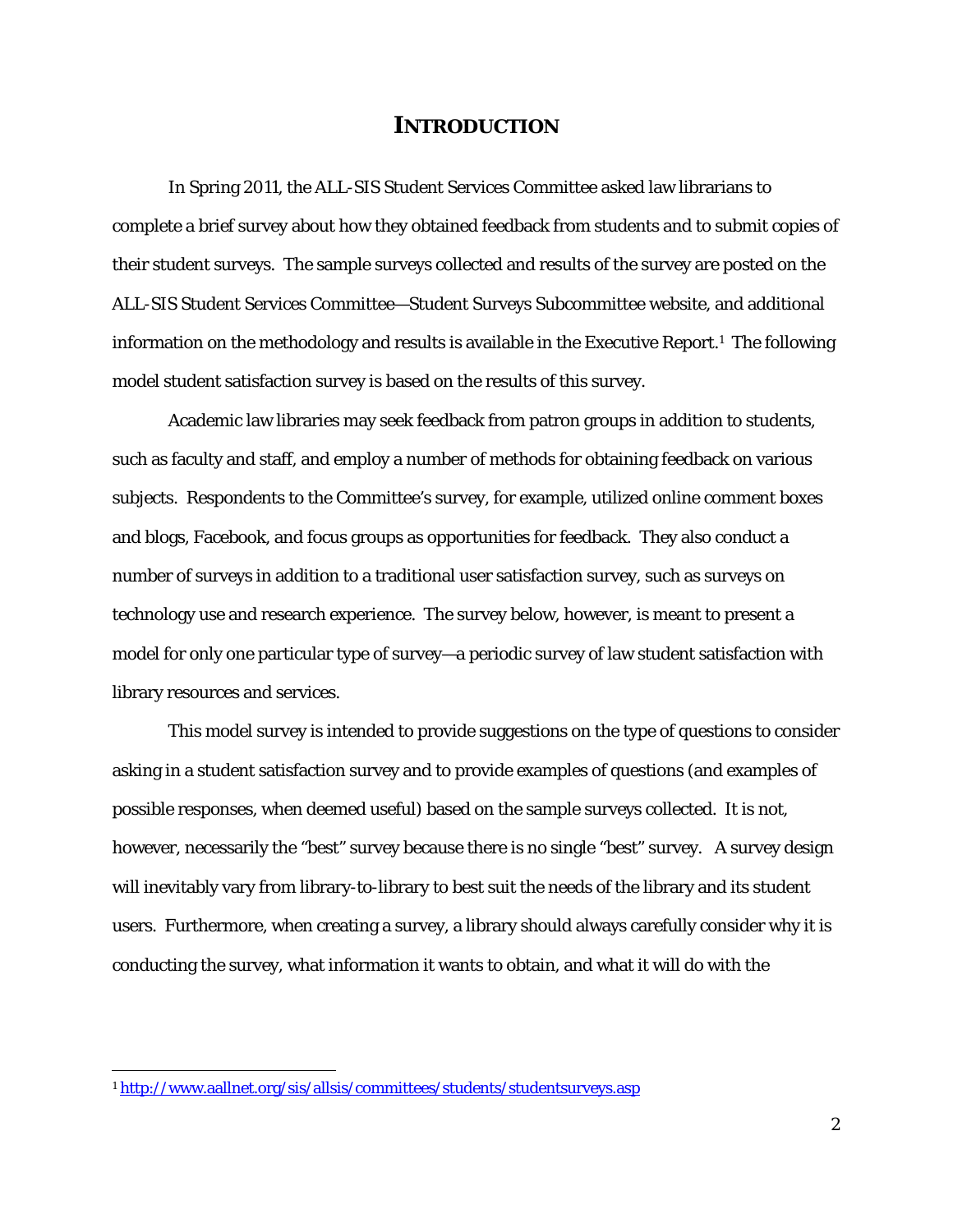information.2 For additional resources on creating successful surveys, including a bibliography of survey literature and a helpful checklist, see the ALL-SIS Student Services Committee— Student Surveys Subcommittee website.

> Brent Bernau, Todd Ito & Morgan Stoddard ALL-SIS Student Surveys Subcommittee

 <sup>2</sup> Considering these factors will also help a library decide what questions are essential. A survey in most instances should not include more than approximately twenty questions in order to avoid survey fatigue, so libraries should identify the questions that are most important to ask. See Frances M. Brillantine, How to Create an Effective Survey, http://www.aallnet.org/sis/allsis/committees/students/ StudentSurveysSubcmte/howtocreateasuccessfulsurvey.pdf.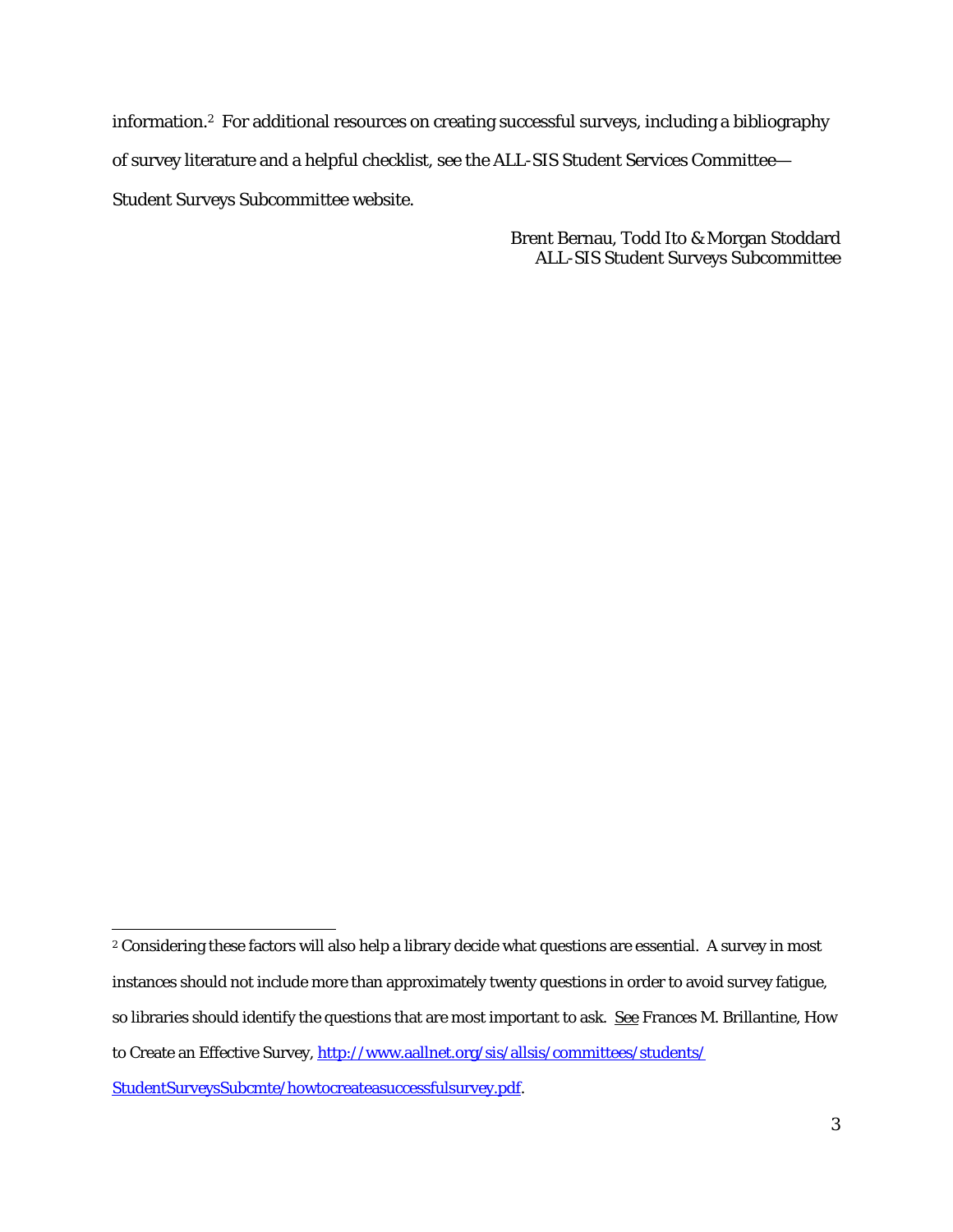# **MODEL PATRON SATISFACTION SURVEY**

#### **Demographics**

*Most student surveys obtain basic demographic information about respondents, including their year and membership in relevant constituencies, which is valuable not only for understanding who is using the library, but also for who is* not. *For the purpose of awarding prizes for participation in the survey or allowing students to sign-up for further information (e.g., to receive messages regarding instructional sessions), the survey may also gather identifying information, which should be separated from responses to preserve anonymity.* 

- 1. What is your year or status at \_\_\_\_\_\_ School of Law?
- 2. Are you involved in any of the following activities? (select all that apply)
	- a. Journal
	- b. Clinic/Institute
	- c. Externship
	- d. Moot Court
	- e. Research Assistant

#### **Library Use (Physical Space)**

*The survey provides an opportunity to obtain information about when and how students use the library's physical space. In addition to questions regarding facilities (see below), these questions help gauge whether the library is providing an environment conducive to research and learning (e.g., are the operating hours appropriate) and to identify ways to improve facilities.* 

- 1. How often do you visit the library?
	- a. Daily
	- b. A few times per week
	- c. Once a month
	- d. A few times per semester
	- e. Never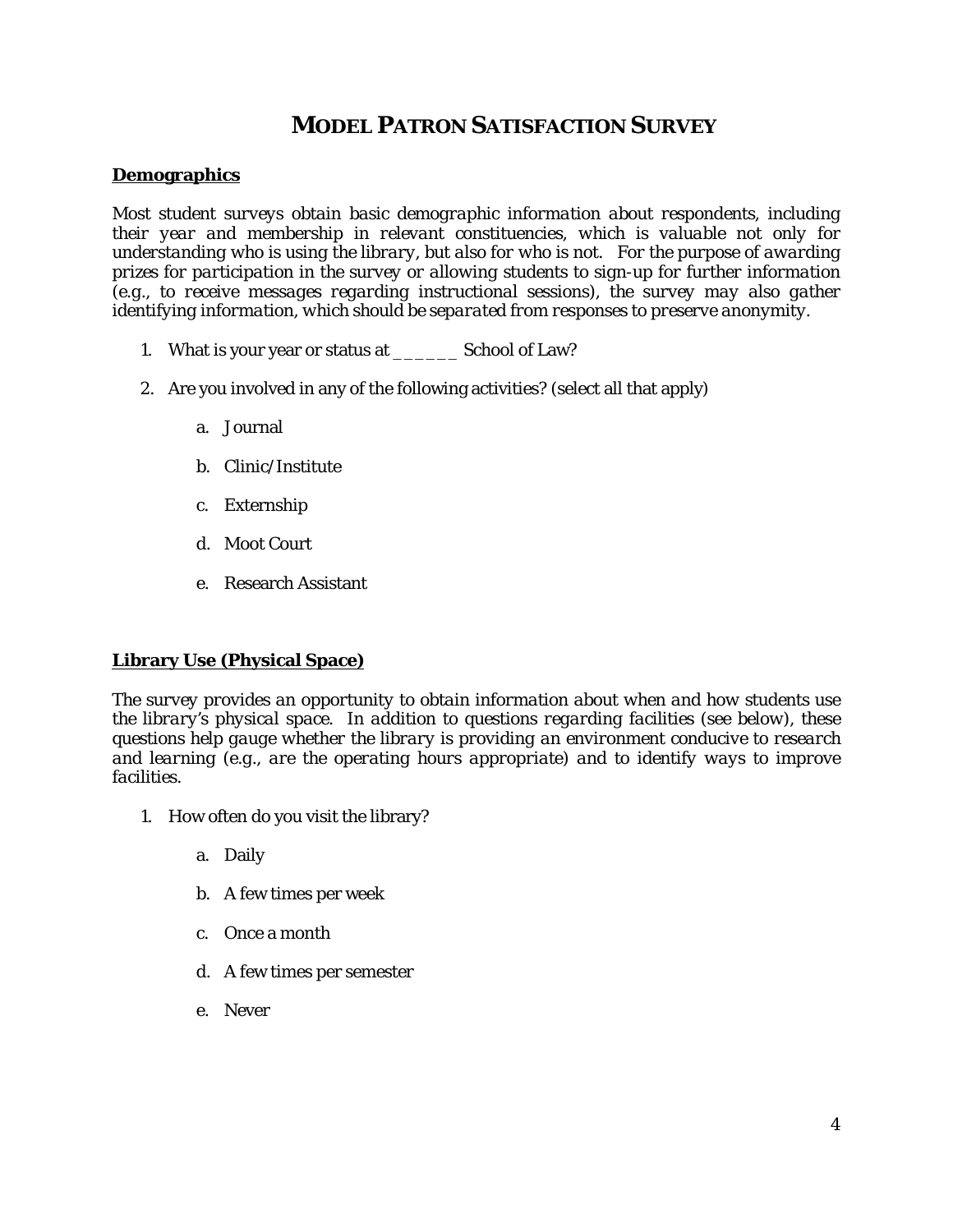- 2. What times of day do you visit the library? [select all that apply / select top \_\_ / rank in order of frequency]3
	- a. Early Morning (open  $-x$ )
	- b. Morning (x-x)
	- c. Afternoon (x-x)
	- d. Evening (x-x)
	- e. Night (x-close)
- 3. The library's current hours during the academic year are \_\_\_\_\_\_\_\_\_.
	- a. Are you satisfied with these hours?
	- b. If not, please explain: \_\_\_\_\_\_\_\_\_\_\_\_\_\_\_\_\_\_\_\_\_
- 4. What do you do when you visit the library? [select all that apply / select top \_\_ / rank in order of frequency]
	- a. Study [alone/group/quiet]
	- b. Research [for class, journal, externship]
	- c. Use group study rooms
	- d. Use the [computers/printers/copiers/scanners]
	- e. Get research assistance at the reference desk
	- f. Get technical assistance of the IT department
	- g. Use or check out library materials
	- h. Relax/socialize
	- i. Other:

 3 In many questions in this model survey, words and phrases appear in brackets [ ]. This is meant to provide options for the survey question construction. Here, for example, this model question is providing options for how to instruct the student to respond to the question.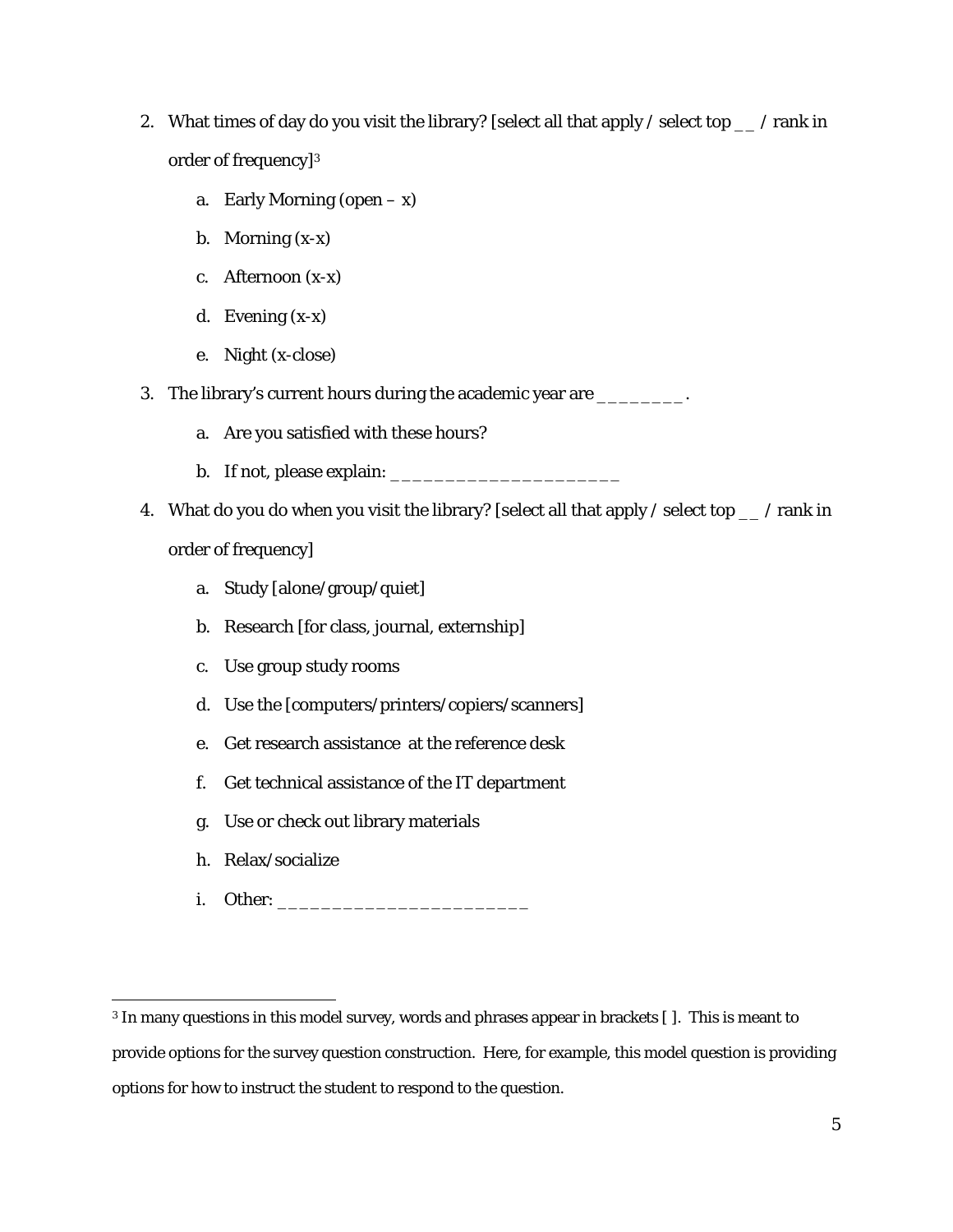## **Library Use (Website)**

*In addition to asking students how and when they use the library building, a survey may ask students when and how they "visit" the library via the library's website. A library should consider including questions regarding website use and usability because students can generally access many of a library's resources and services virtually through the website, so the site may be the first—if not the only—interaction a student has with the library.*

- 1. What resources do you access from the library's website?
	- a. Library catalog
	- b. Research guides
	- c. Online tutorials
	- d. Exams
	- e. Library information (hours, contact information)
	- f. Course reserves
	- g. Group study room reservation system
	- h. Databases
	- i. Library blog
	- j. Other: \_\_\_\_\_\_\_\_\_\_\_\_\_\_\_\_\_\_\_\_\_\_\_\_\_\_\_\_
- 2. When you search for information in the library, how do you begin your search?
	- a. Library catalog
	- b. Ask at the circulation or reference desk
	- c. Ask professor or classmates
	- d. Browse the shelves
	- e. Use a library research guide
	- f. Other: \_\_\_\_\_\_\_\_\_\_\_\_\_\_\_\_\_\_\_\_\_\_\_\_\_\_\_\_\_\_
- 3. How easy is it to find what you need on the library's website?
- 4. How easy it is to find what you need in the library catalog?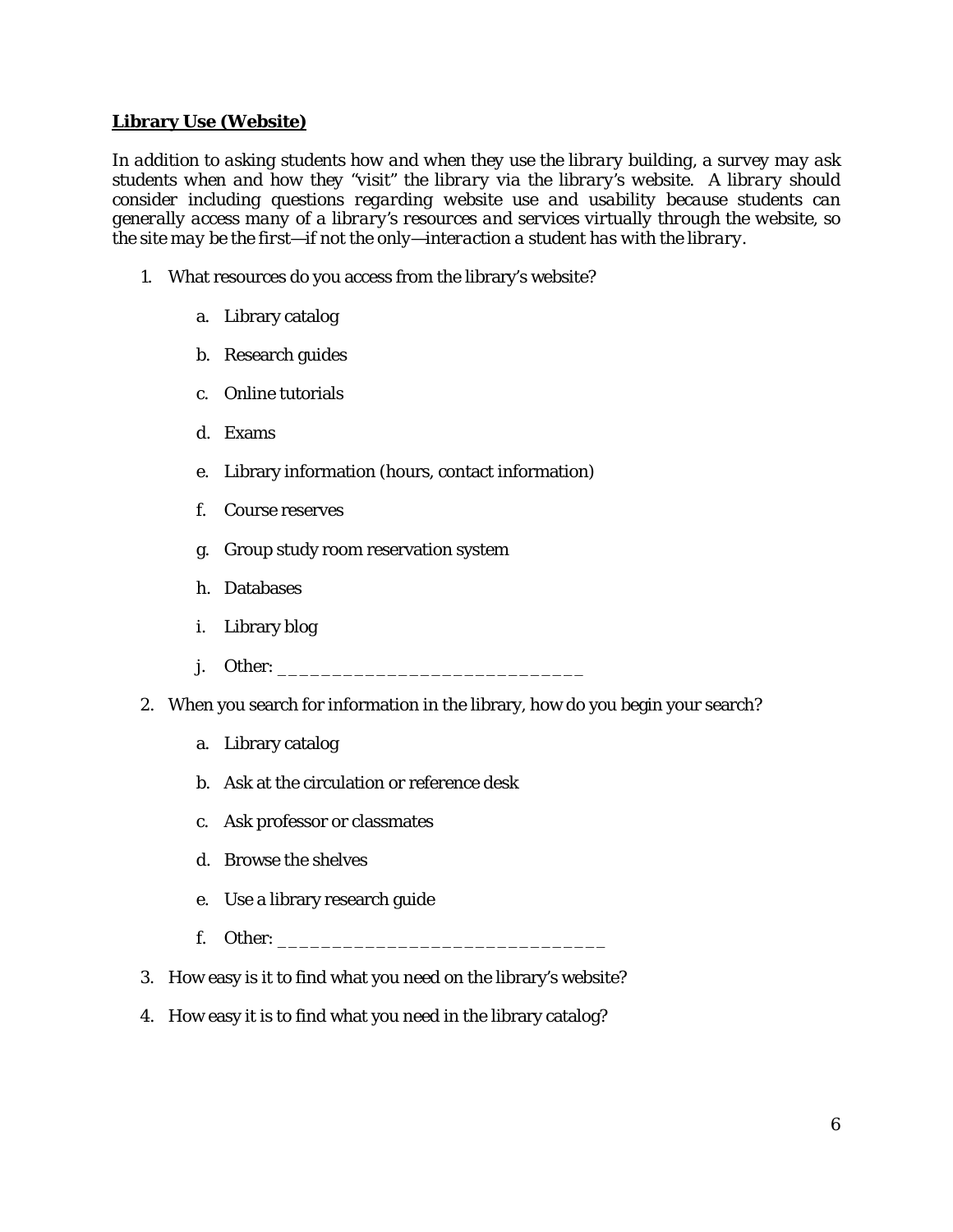# **Collection/Electronic Resources**

*In addition to using available circulation and usage statistics, for example, a library can use a satisfaction survey to obtain valuable information from students on what resources they use and why as well as identify new materials and resources that would be useful to students.* 

- 1. How satisfied are you with the library's print resources?
- 2. How satisfied are you with the library's electronic resources?
- 3. When you go to retrieve a particular library book on the shelves, how often is it available?
- 4. What is your opinion of the currency of the collection and resources on the following specific subjects?
- 5. How often do you access electronic resources off-campus?
- 6. Which of the following online databases do you use the most?
- 7. The library provides a collection of [popular books/magazines, DVDs, study aids]. How often do you use these resources?
- 8. Is there anything you would like added to the library collection?
- 9. Which of the following resources would you like more of?

#### **Service**

*As service-based institutions, libraries likely want to ask students about the quality of service they have received to identify ways in which service can be improved. This information will help ensure that students feel welcome in the library and see it as a place where they can receive accurate, helpful information and professional, courteous service.* 

- 1. How often do you ask for assistance at the [reference/circulation] desk?
	- a. Once a week or more
	- b. Several times a semester
	- c. A few times a semester
	- d. Rarely
	- e. Never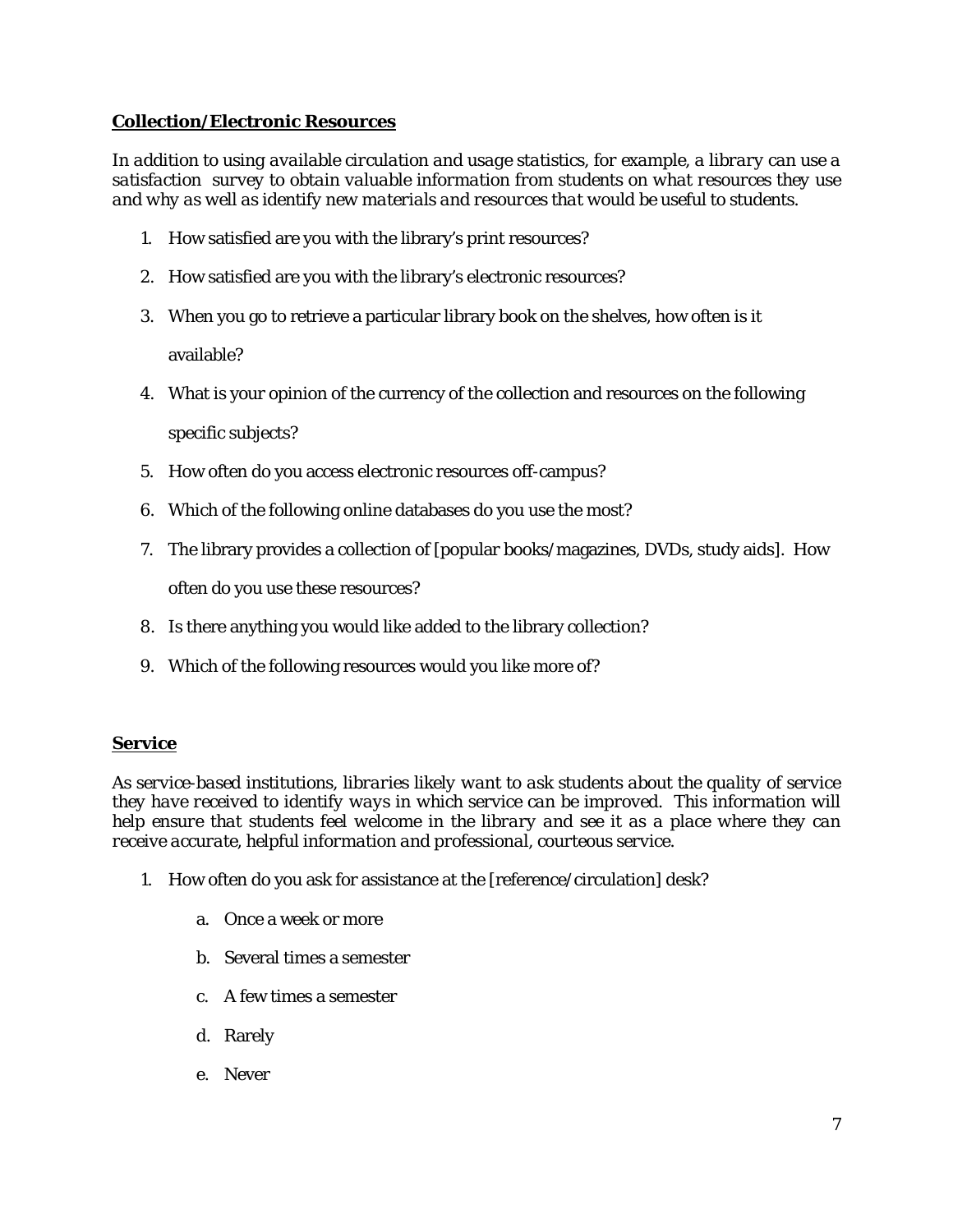- 2. How would you rate your experience at the [reference/circulation] desk in terms of the following:
	- a. Approachability
	- b. Professionalism
	- c. Availability
	- d. Knowledge
	- e. Courteousness/Friendliness
- 3. How often have you used the library's [chat/email] reference service?
	- a. Once a week or more
	- b. Several times a semester
	- c. A few times a semester
	- d. Rarely
	- e. Never

\_\_\_\_\_\_\_\_\_.

- 4. The reference desk is currently open the following hours during the academic year:
	- a. Are you satisfied with these hours?
	- b. If no, please explain: \_\_\_\_\_\_\_\_\_\_\_\_
- 5. How can we improve service at the [circulation/reference] desk?
- 6. Have you requested materials from other libraries through InterLibrary Loan?
- 7. How often have you requested materials through InterLibrary Loan?
- 8. Are you satisfied with the InterLibrary Loan service?
- 9. The library recently offered [new service]. What is your opinion of [new service]?
- 10. The library is considering offering the following new services. In which of the following would you be most interested?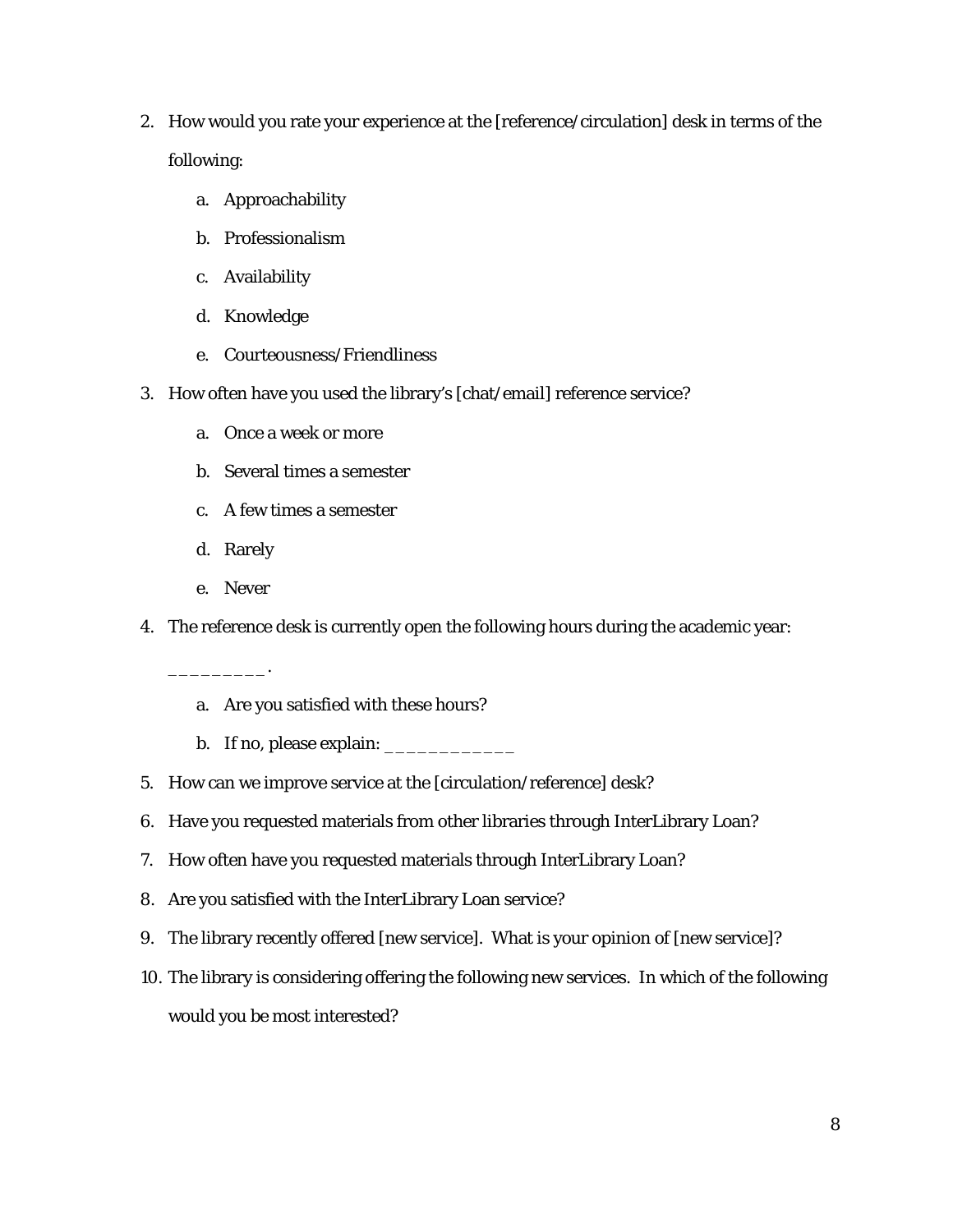## **Facilities**

*As discussed previously, questions regarding the adequacy and use of the library facilities help to gauge whether the library is providing an environment conducive to research and learning and to identify ways to improve facilities. The survey can include questions on a range of facilities issues, from temperature and noise to the availability of study space and equipment.* 

- 1. When you study in the library, where do you typically sit?
- 2. Why do choose to sit where you do in the library?
- 3. How would you rate availability of [study space/seating] in the library?
- 4. The library has space for group study, quiet study, and silent study. Which of these study

spaces would you like to see more of, if any?

- a. More group study
- b. More quiet study
- c. More silent study
- d. Fine as is
- e. Other:
- 5. How would you rate the following aspects of the library environment?
	- a. Lighting
	- b. Temperature
	- c. Noise
	- d. Cleanliness
	- e. Security/safety
	- f. Air quality
	- g. Restrooms
	- h. Signage
- 6. Are you happy with the [printers/copiers/scanners/computers] in the library?
- 7. The library recently made [change to the library facility]. What is your opinion of [this change]?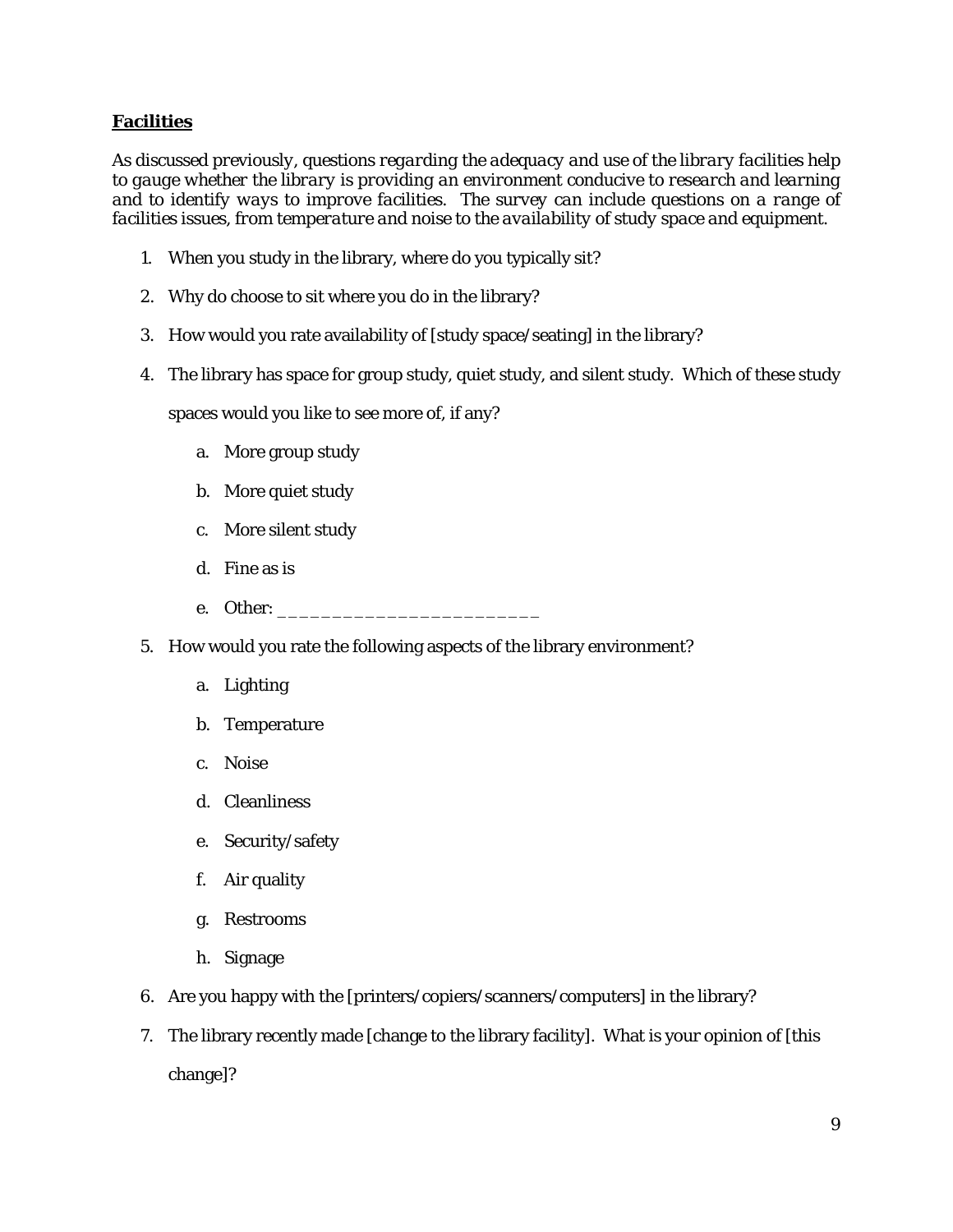8. If the library were to make one of the following changes to the library facilities, which

would you prefer most?

# **Instruction**

*Libraries that offer instructional workshops and teach courses on legal research and related*  topics may want to obtain feedback on the quality and usefulness of these sessions, gather ideas for improvement, and identify gaps in instructional offerings. Additionally, if *attendance is an issue, the survey could ask students when sessions should be offered and how best to advertise.* 

- 1. Did you attend any of the following classes offered by the library? (select all that apply)
- 2. If you did not attend any of classes offered by the library, why not? (select all that apply)
	- a. The topic(s) did not seem relevant to me
	- b. I could not attend at the day/time the class(es) were offered
	- c. I did not know about the class(es)
	- d. I did not have time
	- e. Other: \_\_\_\_\_\_\_\_\_\_\_\_\_\_\_\_\_\_\_
- 3. Would you be interested in attending any of the following classes if offered by the

library? (select all that apply)

- a. Case law research
- b. Statutory research
- c. Administrative law research
- d. Legislative history research
- e. Practitioner resources
- f. \_\_\_ State Legal Research
- g. Foreign/International Law
- h. Preparing for practice/summer employment
- i. Other:
- 4. What are the best [days/times] for you to attend library classes?